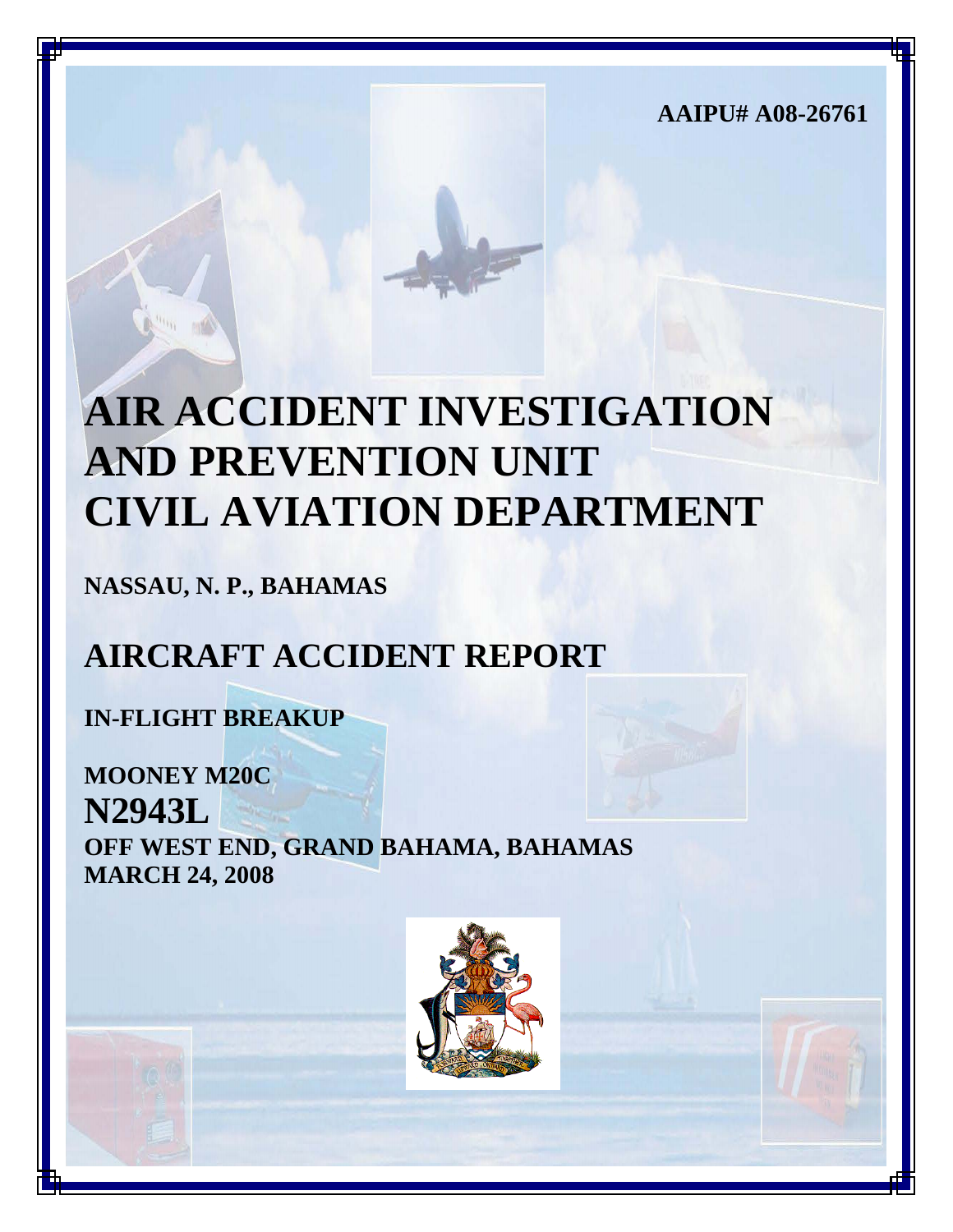

**Bahamas Department of Civil Aviation Air Accident Investigation and Prevention Unit P. O. Box AP-59244 Lynden Pindling International Airport Nassau N. P., Bahamas**

# **AIRCRAFT ACCIDENT REPORT**

# **MOONEY M20C N2943L**

# **IN-FLIGHT BREAKUP OFF WEST END, GRAND BAHAMA, BAHAMAS MARCH 24, 2008**

# **AAIPU# A08-26761 Adopted April 26, 2010**

Abstract: This report explains the circumstances surrounding the in-flight breakup of N2943L a Mooney M20C aircraft which occurred shortly after the aircraft departed Freeport Int'l Airport, Freeport, Grand Bahama, Bahamas. The final destination of the flight was Fort Pierce Int'l Airport, Fort Pierce, Florida USA.

**NOTE: THIS CASE HAS REMAINED OPEN FOR THE PAST TWO (2) YEARS. TO DATE THERE HAS STILL BEEN NO FURTHER INFORMATION ON THIS AIRCRAFT. THIS CASE IS THEREFORE CONSIDERED CLOSED.**



2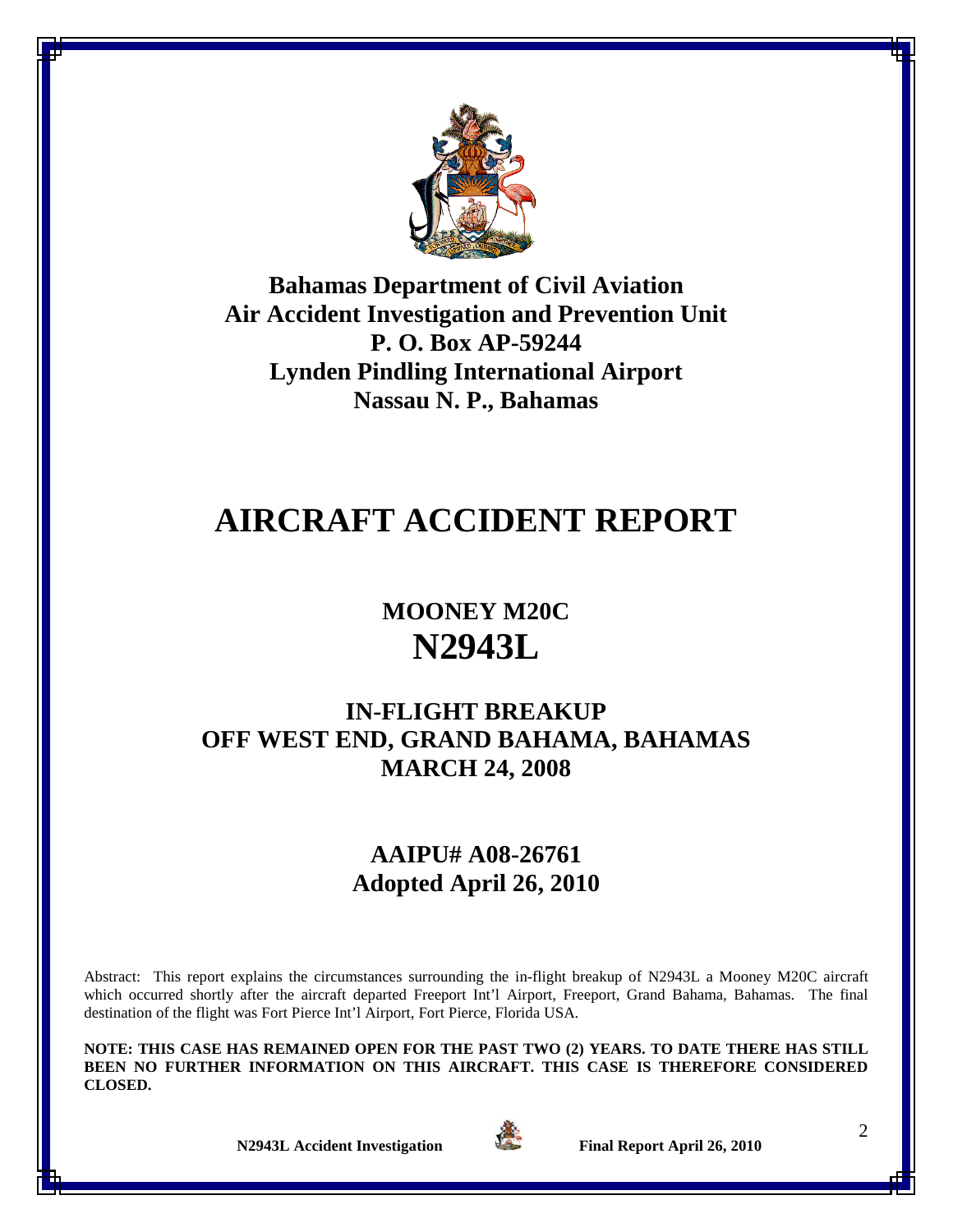

# **Bahamas Department of Civil Aviation Air Accident Investigation and Prevention Unit**

# **Table of Contents**

| 1.2<br>1.2<br>1.3<br>1.4<br>1.5<br>1.6<br>1.7<br>1.8<br>1.9<br>1.10<br>1.11<br>1.12<br>1.13<br>1.14<br>1.15<br>1.17<br>2.1<br>$2.2^{\circ}$<br>3.0<br>4.0 |  |
|-----------------------------------------------------------------------------------------------------------------------------------------------------------|--|
|                                                                                                                                                           |  |
|                                                                                                                                                           |  |
|                                                                                                                                                           |  |
|                                                                                                                                                           |  |
|                                                                                                                                                           |  |
|                                                                                                                                                           |  |
|                                                                                                                                                           |  |
|                                                                                                                                                           |  |
|                                                                                                                                                           |  |
|                                                                                                                                                           |  |
|                                                                                                                                                           |  |
|                                                                                                                                                           |  |
|                                                                                                                                                           |  |
|                                                                                                                                                           |  |
|                                                                                                                                                           |  |
|                                                                                                                                                           |  |
|                                                                                                                                                           |  |
|                                                                                                                                                           |  |
|                                                                                                                                                           |  |
|                                                                                                                                                           |  |
|                                                                                                                                                           |  |
|                                                                                                                                                           |  |
|                                                                                                                                                           |  |
|                                                                                                                                                           |  |
|                                                                                                                                                           |  |
|                                                                                                                                                           |  |
|                                                                                                                                                           |  |
|                                                                                                                                                           |  |

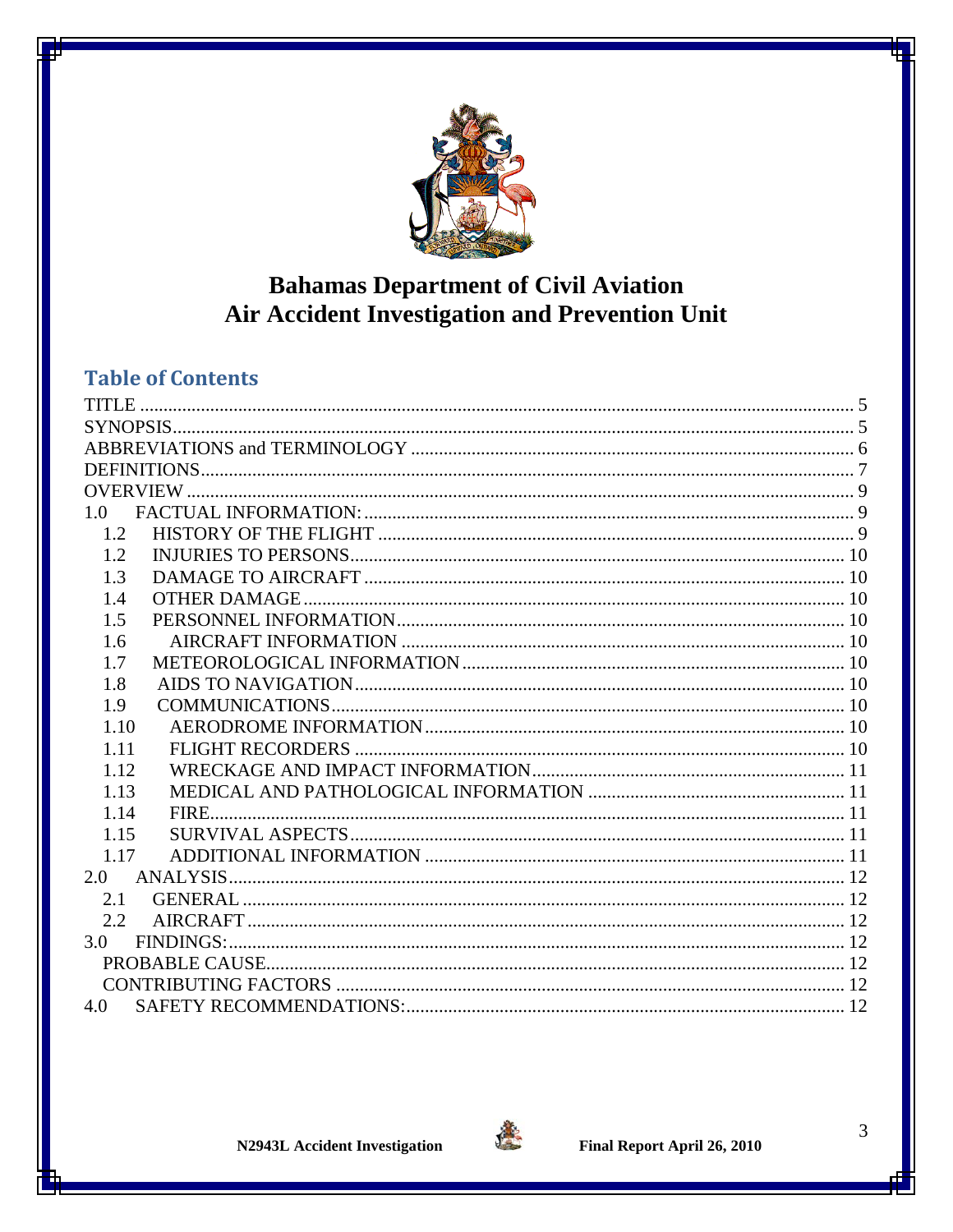#### **Letter to Director**

March 31, 2008

Mr. Patrick Rolle **Director** Civil Aviation Department Seaban House Crawford Street, Oakes Field P.O. Box N-975 Nassau, N.P., Bahamas

Sir

The attached report summarizes the investigation into the circumstances of the accident involving a Mooney M20C aircraft, US Registration N2643L, registered to Mr. James M. Jones of Vero Beach, Florida, USA. This accident occurred on March 24, 2008 at around 1:45pm local (17:45Z) in waters off Old Settlements Point, West End, Grand Bahama, Bahamas. The airplane has not been located and is presumed to be destroyed. The Private rated pilot and his passenger have not been located and are presumed to be fatally injured. As this accident occurred more than 24 months ago and no further information has been received about this aircraft, this case is considered closed.

This report is submitted pursuant to Part XII, Regulation 80, and Schedule 19 of the Bahamas Civil Aviation (Safety) Regulation (CASR 2001) and in accordance with Annex 13 to the Convention on International Civil Aviation Organization (ICAO).

In accordance with Annex 13 to the Convention on International Civil Aviation (ICAO), and Schedule 19 of the Bahamas Civil Aviation (Safety) Regulations (CASR April 17, 2001), the fundamental purpose of such investigations is to determine the circumstances and causes of these events, with a view to the preservation of life and the avoidance of similar occurrences in the future. It is not the purpose of such investigations to apportion blame or liability.

This information is published to inform the aviation industry and the public of the circumstances surrounding this accident. The contents of this Report may be subjected to alterations or corrections if additional information becomes available.

> Delvin R. Major Investigator in Charge Bahamas Department of Civil Aviation Air Accident Investigation & Prevention Unit

\_\_\_\_\_\_\_\_\_\_\_\_\_\_\_\_\_\_\_\_\_\_\_\_\_\_\_\_\_\_\_\_\_\_\_

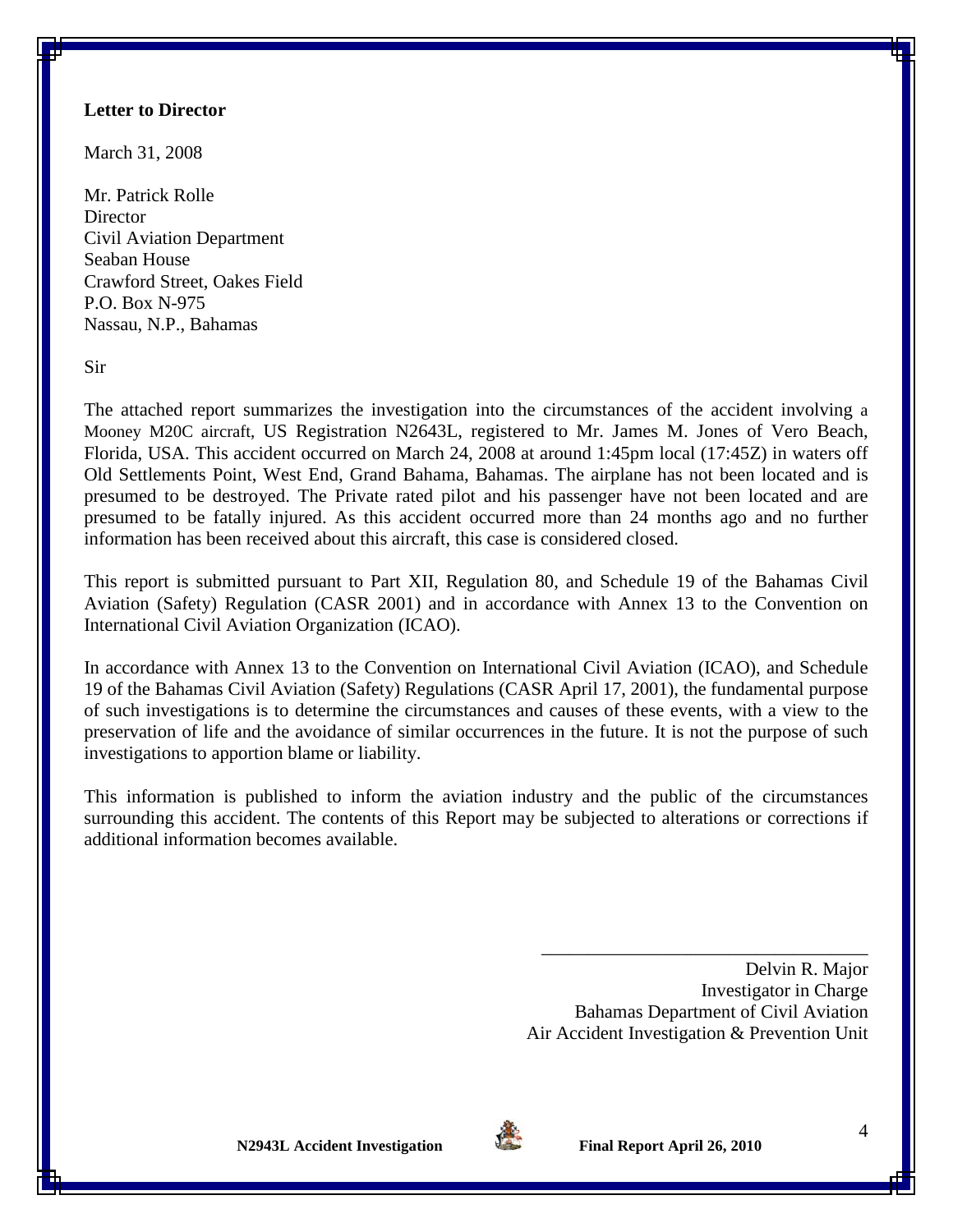

### BAHAMAS CIVIL AVIATION DEPARTMENT AIR ACCIDENT INVESTIGATION AND PREVENTION UNIT

<span id="page-4-0"></span>**TITLE**

<span id="page-4-1"></span>

| <b>Operator:</b>                  | Private Operator                                                                                                                                         |
|-----------------------------------|----------------------------------------------------------------------------------------------------------------------------------------------------------|
| <b>Manufacturer:</b>              | Mooney                                                                                                                                                   |
| <b>Model:</b>                     | M20C                                                                                                                                                     |
| <b>Nationality:</b>               | <b>United States of America</b>                                                                                                                          |
| <b>Registration:</b>              | N2943L                                                                                                                                                   |
| <b>Place of Accident:</b>         | Off West End, Grand Bahama, Bahamas                                                                                                                      |
| Date of Accident:                 | March 24, 2008                                                                                                                                           |
| <b>SYNOPSIS</b>                   |                                                                                                                                                          |
| <b>Notification:</b>              | DCA, FSI, FAA, NTSB                                                                                                                                      |
| <b>Investigating Authority:</b>   | <b>Civil Aviation Department</b><br>Air Accident Investigation and Prevention Unit                                                                       |
| <b>Investigator in Charge:</b>    | Delvin R. Major                                                                                                                                          |
| <b>Accredited Representative:</b> | Mr. William Standing - FAA<br>Mr. James Jelinksi - FAA<br>International Civil Aviation Organization - ICAO<br>National Transportation Safety Board -NTSB |
| <b>Releasing Authority:</b>       | <b>Civil Aviation Department</b>                                                                                                                         |

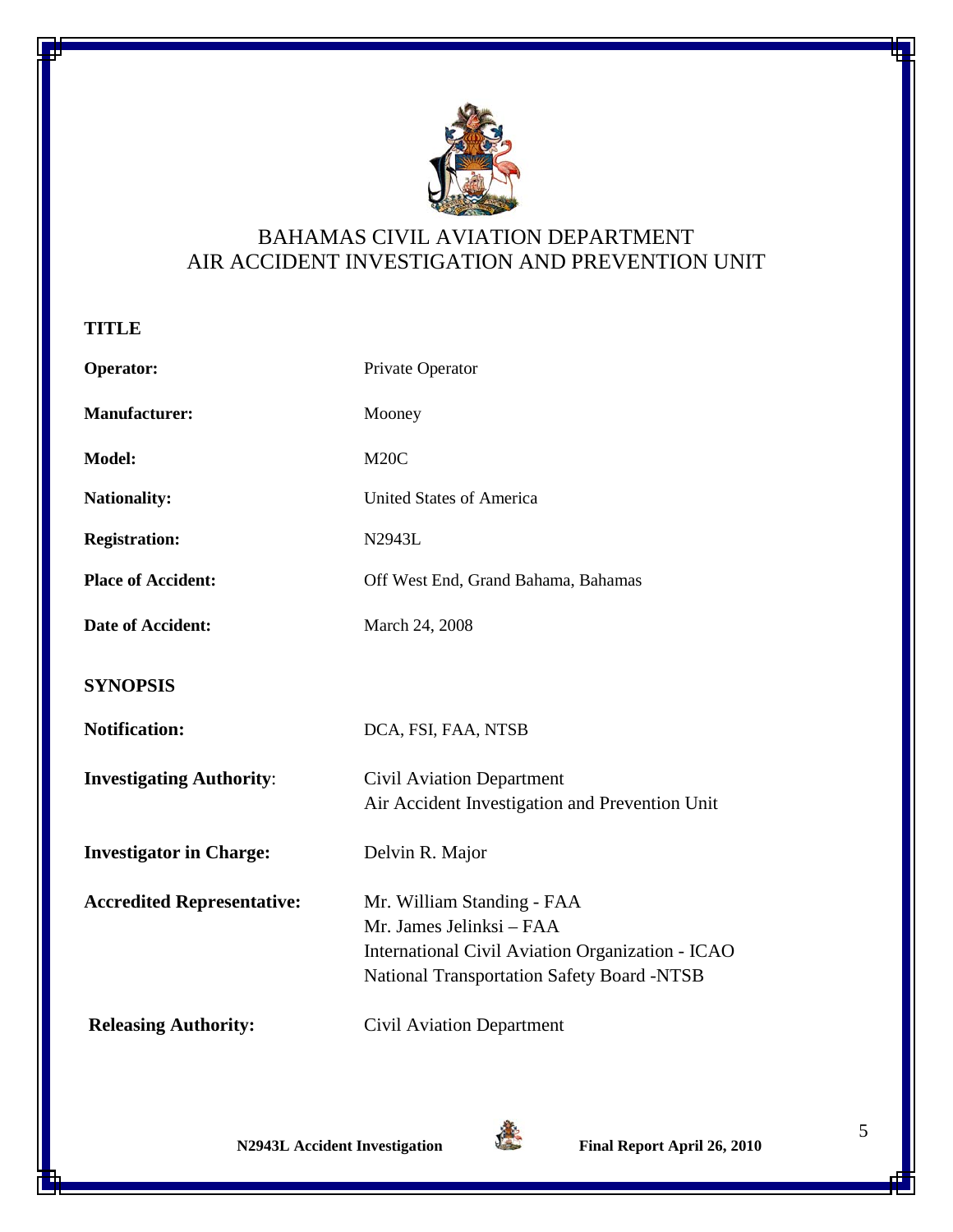## <span id="page-5-0"></span>**ABBREVIATIONS and TERMINOLOGY**

| <b>ADDS</b>            | Aviation Digital Data Service - Report by Meteorological Department |  |
|------------------------|---------------------------------------------------------------------|--|
| <b>AIS</b>             | <b>Automatic Information Services</b>                               |  |
| <b>ATS</b>             | <b>Air Traffic Services</b>                                         |  |
| <b>BDCA</b>            | Bahamas Department of Civil Aviation                                |  |
| <b>CASR</b>            | Bahamas Civil Aviation (Safety) Regulations (April 17, 2001)        |  |
| $C$ of $A$             | <b>Certificate of Airworthiness</b>                                 |  |
| $C$ of $R$             | Certificate of Registration                                         |  |
| $\mathbf{C}\mathbf{G}$ | Center of Gravity                                                   |  |
| <b>CVR</b>             | Cockpit Voice Recorder                                              |  |
| <b>DCA</b>             | Director of Civil Aviation                                          |  |
| <b>DFDR</b>            | Digital Flight Data Recorder                                        |  |
| <b>CAD</b>             | <b>Civil Aviation Department</b>                                    |  |
| <b>EST</b>             | Eastern Standard Time (-5 hours (-4DT) to convert from UTC)         |  |
| <b>FAA</b>             | <b>Federal Aviation Administration</b>                              |  |
| <b>FSI</b>             | <b>Flight Standards Inspectorate</b>                                |  |
| <b>FSS</b>             | <b>Flight Service Station</b>                                       |  |
| <b>ICAO</b>            | <b>International Civil Aviation Organization</b>                    |  |
| <b>ILS</b>             | <b>Instrument Landing System</b>                                    |  |
| <b>IFR</b>             | <b>Instrument Flight Rules</b>                                      |  |
| <b>IMC</b>             | <b>Instrument Meteorological Condition</b>                          |  |
| <b>MALSF</b>           | Medium-intensity Approach Lighting System (with sequenced flashers) |  |
| <b>MET</b>             | Meteorological Office / Department                                  |  |
| <b>METAR</b>           | Weather Report furnished by Meteorological Department               |  |
| <b>MIRL</b>            | <b>Medium Intensity Runway Lights</b>                               |  |
| <b>NDB</b>             | Non-directional Beacon                                              |  |
| NM or nm               | <b>Nautical Miles</b>                                               |  |
| <b>NTSB</b>            | National Transportation Safety Board                                |  |
| <b>PAPI</b>            | Precision Approach Path Indicator                                   |  |
| <b>SEP</b>             | Survival and Emergency Procedures Training                          |  |
| T/L                    | <b>Technical Log</b>                                                |  |
| <b>TAF</b>             | <b>Terminal Area Forecast</b>                                       |  |
| <b>TSBC</b>            | Transportation Safety Board of Canada                               |  |
| <b>USA</b>             | United States of America                                            |  |
| <b>VFR</b>             | <b>Visual Flight Rules</b>                                          |  |
| <b>VOR</b>             | (Very High Frequency) Omni-directional Range Station                |  |
| <b>VMC</b>             | <b>Visual Meteorological Conditions</b>                             |  |
| <b>UTC</b>             | <b>Universal Coordinated Time</b>                                   |  |
| Z                      | Zulu time                                                           |  |

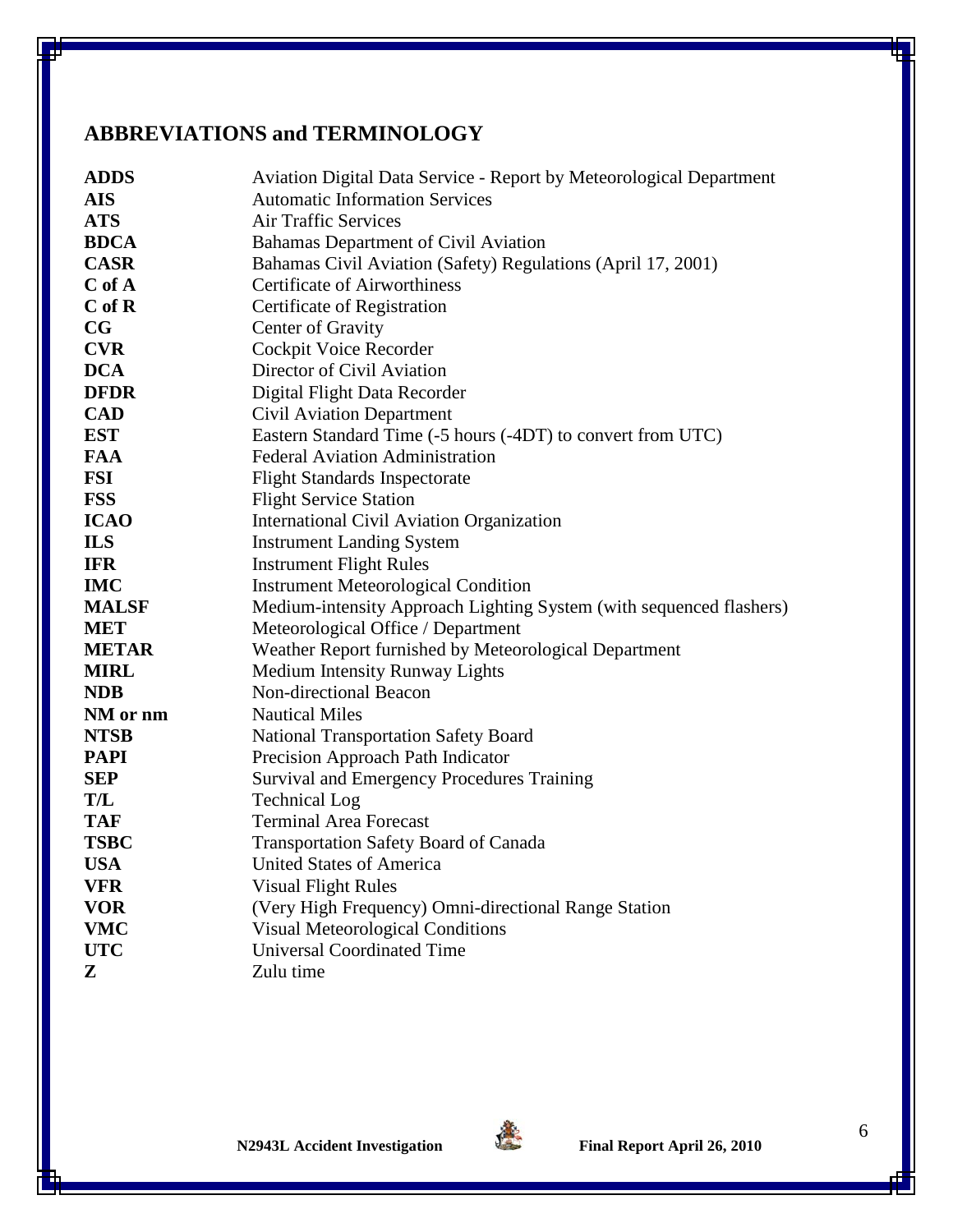#### <span id="page-6-0"></span>**DEFINITIONS**

When the following terms are used in the Standards and Recommended Practices for Aircraft Accident and Incident Investigation, they have the following meaning:

**Accident.** An occurrence associated with the operation of an aircraft which takes place between the time any person boards the aircraft with the intention of flight until such time as all such persons have disembarked, in which:

a) a person is fatally or seriously injured as a result of:

— being in the aircraft, or

— direct contact with any part of the aircraft, including parts which have become detached from the aircraft, or

— direct exposure to jet blast, except when the injuries are from natural causes, self inflicted or inflicted by other persons, or when the injuries are to stowaways hiding outside the areas normally available to the passengers and crew; or

b) the aircraft sustains damage or structural failure which:

— adversely affects the structural strength, performance or flight characteristics of the aircraft, and

— would normally require major repair or replacement of the affected component, except for engine failure or damage, when the damage is limited to the engine, its cowlings or accessories; or for damage limited to propellers, wing tips, antennas, tires, brakes, fairings, small dents or puncture holes in the aircraft skin; or

c) the aircraft is missing or is completely inaccessible.

Note 1.— For statistical uniformity only, an injury resulting in death within thirty days of the date of the accident is classified as a fatal injury by ICAO.

Note 2.— An aircraft is considered to be missing when the official search has been terminated and the wreckage has not been located.

**Accredited representative.** A person designated by a State, on the basis of his or her qualifications, for the purpose of participating in an investigation conducted by another State.

**Adviser**. A person appointed by a State, on the basis of his or her qualifications, for the purpose of

assisting its accredited representative in an investigation.

**Aircraft.** Any machine that can derive support in the atmosphere from the reactions of the air other than the reactions of the air against the earth's surface.

**Causes.** Actions, omissions, events, conditions, or a combination thereof, which led to the accident or incident.

**Fatal injury**. - means any injury which results in death within 30 days of the accident.

**Flight recorder.** Any type of recorder installed in the aircraft for the purpose of complementing accident/incident investigation.

Incident. An occurrence, other than an accident, associated with the operation of an aircraft which affects or could affect the safety of operation.

Note.— The types of incidents which are of main interest to the International Civil Aviation Organization for accident prevention studies are listed in the Accident/Incident Reporting Manual (Doc 9156).

**Investigation.** A process conducted for the purpose of accident prevention which includes the gathering and analysis of information, the drawing of conclusions, including the determination of causes and, when appropriate, the making of safety recommendations.

**Investigator-in-charge.** A person charged, on the basis of his or her qualifications, with the responsibility for the organization, conduct and control of an investigation.

Note.— Nothing in the above definition is intended to

preclude the functions of an investigator-in-charge being assigned to a commission or other body.

**Maximum mass.** Maximum certificated take-off mass.

**Operator.** A person, organization or enterprise engaged in or offering to engage in an aircraft operation.

**Preliminary Report.** The communication used for the prompt dissemination of data obtained during the early stages of the investigation.

**N2943L Accident Investigation Final Report April 26, 2010**

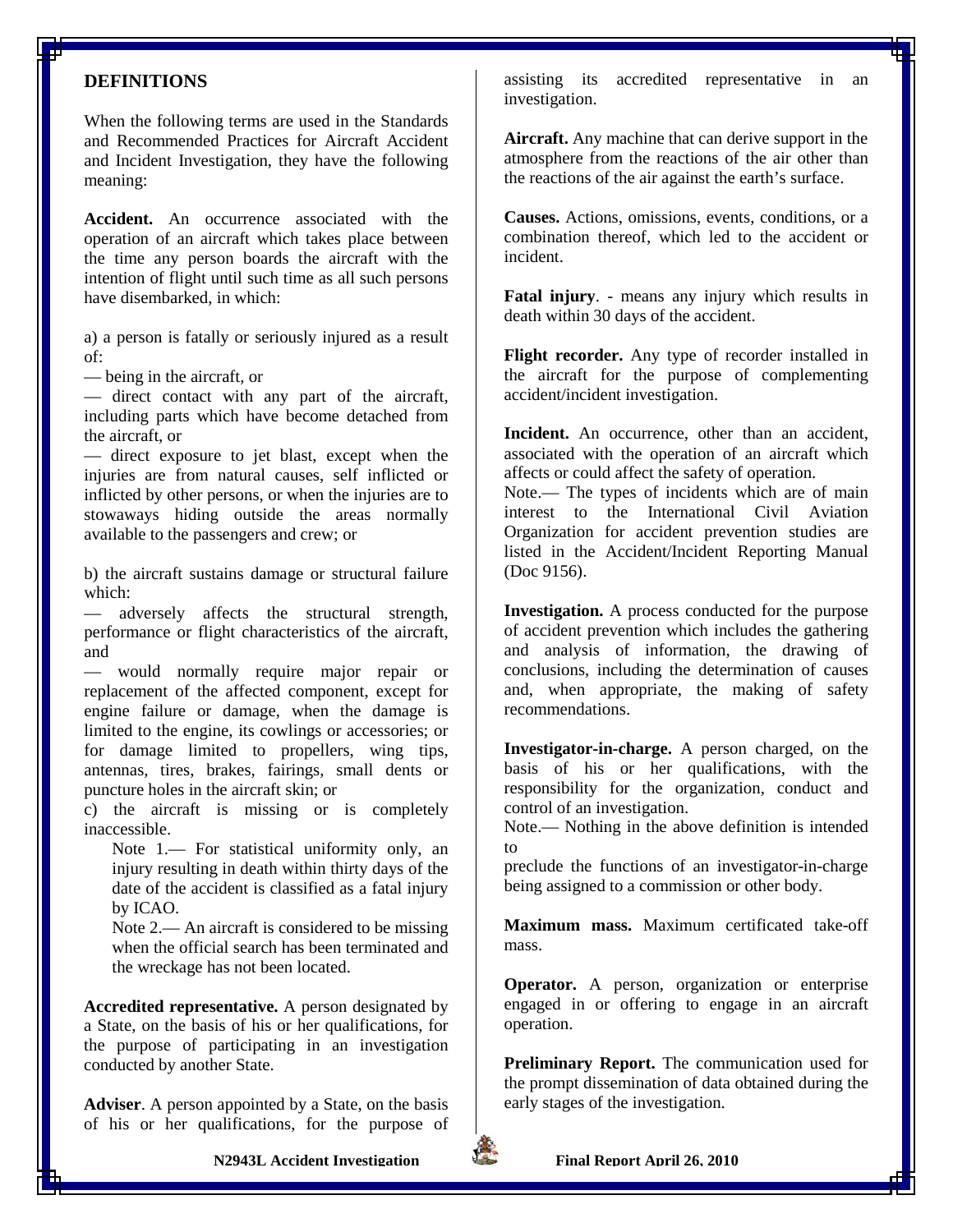**Safety recommendation.** A proposal of the accident investigation authority of the State conducting the investigation, based on information derived from the investigation, made with the intention of preventing accidents or incidents.

**Serious incident.** An incident involving circumstances indicating that an accident nearly occurred.

Note 1.— The difference between an accident and a serious incident lies only in the result.

Note 2.— Examples of serious incidents can be found in Attachment C of Annex 13 and in the Accident/Incident Reporting Manual (Doc 9156).

**Serious injury.** An injury which is sustained by a person in an accident and which:

a) requires hospitalization for more than 48 hours,

commencing within seven days from the date the injury was received; or

b) results in a fracture of any bone (except simple fractures of fingers, toes or nose); or

c) involves lacerations which cause severe hemorrhage, nerve, muscle or tendon damage; or d) involves injury to any internal organ; or

e) involves second or third degree burns, or any burns

affecting more than 5 per cent of the body surface; or

f) involves verified exposure to infectious substances or injurious radiation.

**State of Design.** The State having jurisdiction over the organization responsible for the type design.

**State of Manufacture.** The State having jurisdiction over the organization responsible for the final assembly of the aircraft.

**State of Occurrence.** The State in the territory of which an accident or incident occurs.

**State of the Operator.** The State in which the operator's principal place of business is located or, if there is no such place of business, the operator's permanent residence.

**State of Registry.** The State on whose register the aircraft is entered.

Note.— In the case of the registration of aircraft of an

international operating agency on other than a national basis, the States constituting the agency are jointly and severally bound to assume the obligations which, under the Chicago Convention, attach to a State of Registry. See, in this regard, the Council Resolution of 14 December 1967 on Nationality and Registration of Aircraft Operated by International Operating Agencies which can be found in Policy and Guidance Material on the Economic Regulation of International

**"State of Design"** - The State having jurisdiction over the organization responsible for the type design

**"State of Manufacture"** - The State having jurisdiction over the organization responsible for the final assembly of the aircraft.

**"Substantial damage"** - means damage or failure which adversely affects the structural strength, performance, or flight characteristics of the aircraft, and which would normally require major repair or replacement of the affected component. Engine failure or damage limited to an engine if only one engine fails or is damaged, bent failings or cowling, dented skin, small punctured holes in the skin or fabric, ground damage to rotor or propeller blades, and damage to landing gear, wheels, tires, flaps, engine accessories, brakes, or wingtips are not considered "substantial damage" for the purpose of this Report.

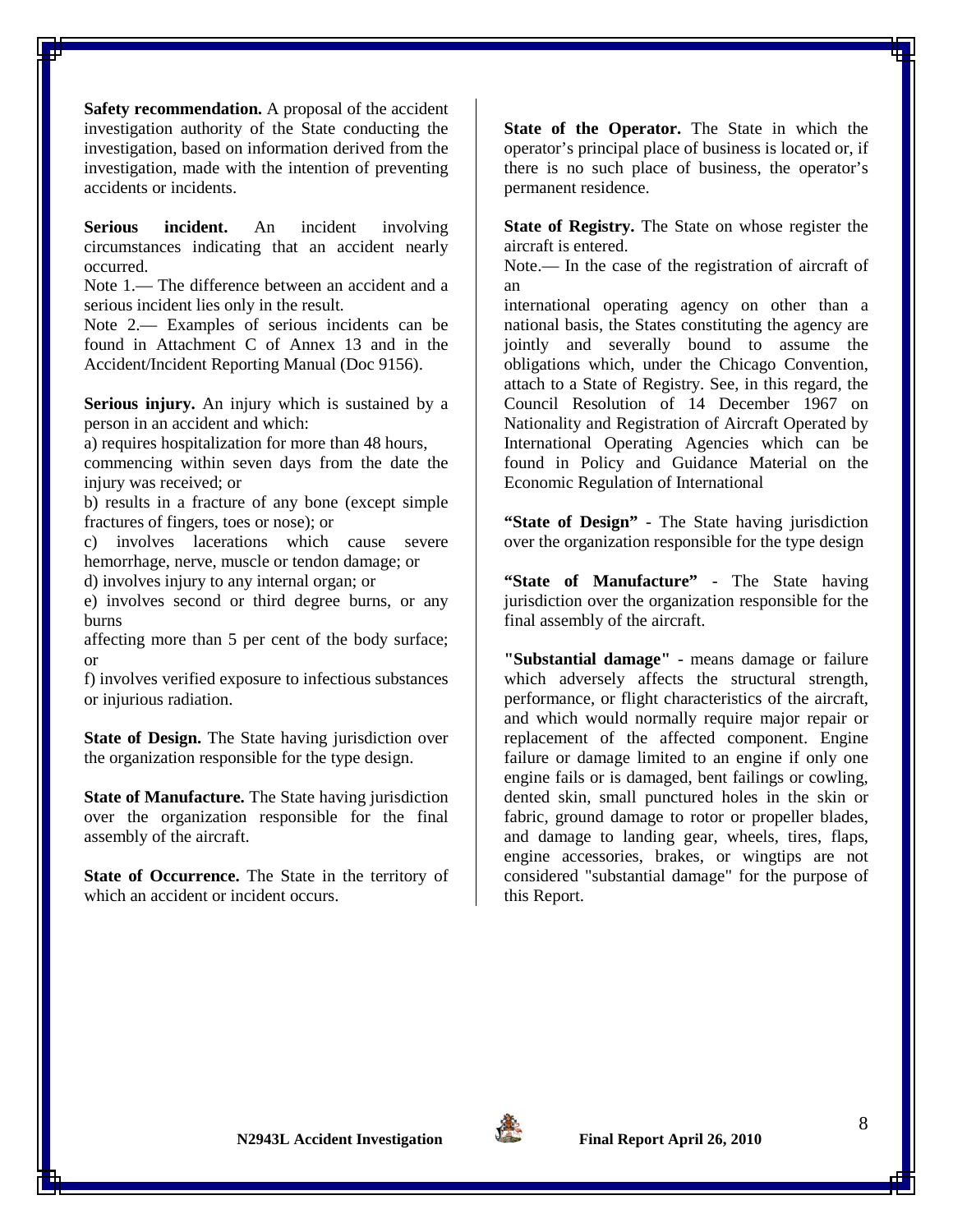### <span id="page-8-0"></span>**OVERVIEW**

On March 24, 2008 at approximately 1745 (UTC) a Mooney M20C, single engine, piston airplane, N2943L, owned by James M. Jones and operated by David Castle on a private flight from Freeport International Airport, Freeport Grand Bahama to Fort Pierce, Florida (KFPR) was involved in an in-flight breakup and went down in waters off Settlements Point, West End, Grand Bahama, Bahamas.

The aircraft departed Freeport International Airport at 1714Z, Freeport Grand Bahama for Fort Pierce, Florida (KFPR). There was 1 pilot and 1 passenger on board. The pilot, passenger nor any substantial parts of the plane were recovered.

The weather conditions in the vicinity of Freeport International Airport between 1700 UTC and 2300 UTC on March 24, 2008 indicated a fairly large Thunderstorm cell located to the southeast of Grand Bahama. *See 1.7 for full weather report.*



### <span id="page-8-1"></span>**1.0 FACTUAL INFORMATION**:

#### <span id="page-8-2"></span>1.2 HISTORY OF THE FLIGHT

On March 24, 2008, N2943L, registered to James M. Jones, a private aircraft was involved in an in-flight breakup and went down in waters off Settlements Point, West End, Grand Bahama, Bahamas.

The private flight departed Freeport International Airport, Freeport Grand Bahama enroute to Fort Pierce, Florida (KFPR). The aircraft was in contact with Air Traffic Control and never made any reports of having any mechanical irregularities.

The pilot held a United States issued Private Pilot Certificate with a valid Medical certificate issued February 26, 2008. The pilot and passenger are presumed to be fatally injured. Instrument Meteorological conditions prevailed at the time of the accident.

An international Visual Meteorological Flight Plan was filed with Grand Bahama Airport Company.

A fisherman in the area was the only known eyewitness and gave a statement about what he saw. He revealed that "a loud noise was heard which he thought was thunder and upon looking up, saw what appeared to be an airplane engine falling from the sky. The engine blew up upon hitting the water." Additionally, "several other pieces of what was thought to be an aircraft wing and other pieces of debris fell from the sky." The eyewitness reported that he attempted to contact the Coast Guard and other officials at Freeport, Grand Bahama.

The eye witness further stated that "upon closer examination of the area of the fallen debris, he observed parts of an airplane as well as what looked like a male with no shirt on. However, due to the intensity of the falling rain and the darkness of the area, by the time he turned around to look for the body he lost sight of it." The eye witness retrieved as much of the floating debris as he could which led the authorities to the identification of the aircraft. The authorities later recovered an inflated life raft as well as seats and other smaller debris, however, no substantial parts of the aircraft nor the occupants were found.

The accident occurred during the day at approximately 1:45pm (1745 UTC).

**N2943L Accident Investigation Final Report April 26, 2010**

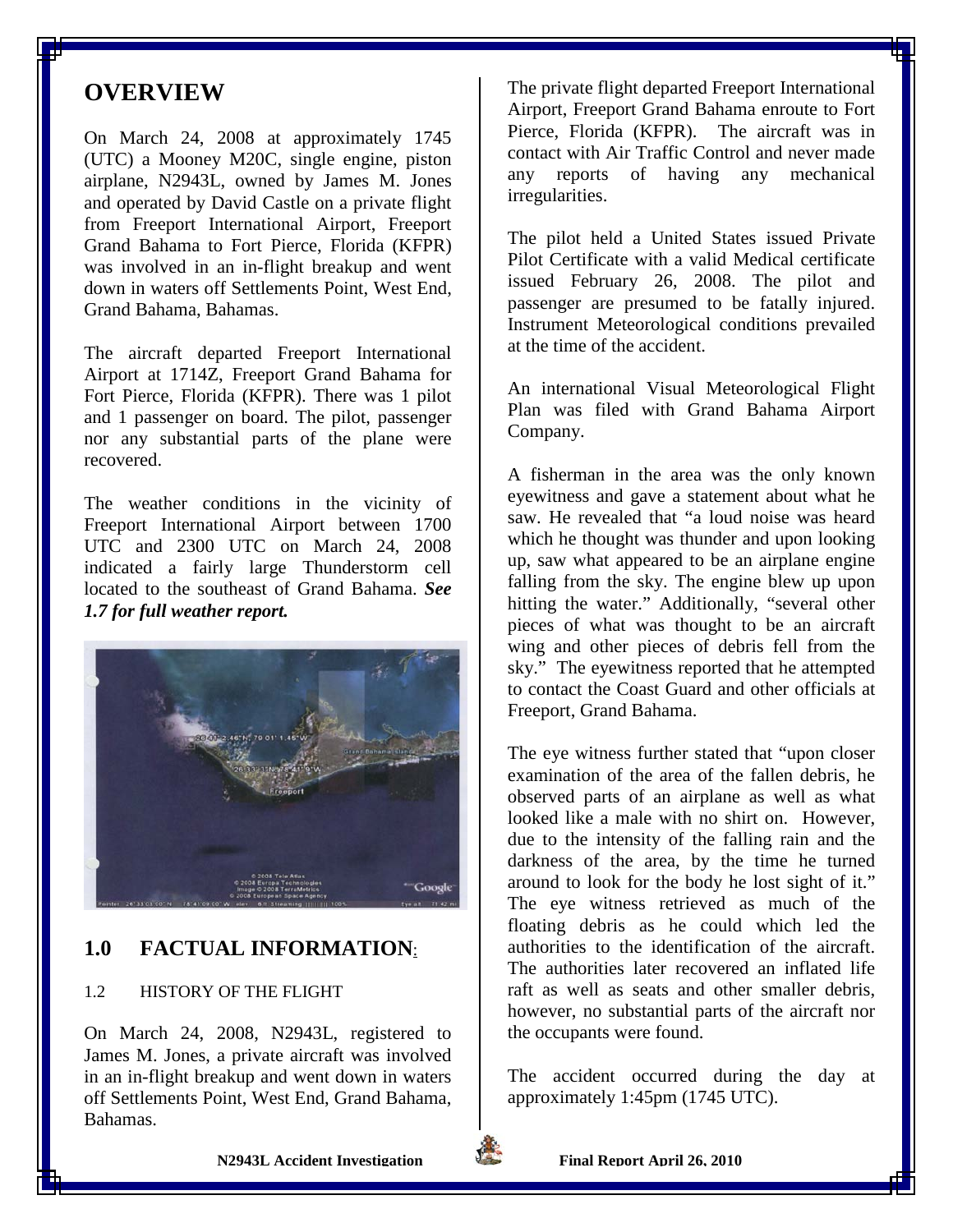For full weather *report see 1.7.* The accident occurred at approximate coordinates N26° 41.246 and W 79° 01.145.

<span id="page-9-0"></span>1.2 INJURIES TO PERSONS

Fatal (2).

<span id="page-9-1"></span>1.3 DAMAGE TO AIRCRAFT

Unknown. Smaller pieces of the aircraft and other debris were found in the water but no substantial parts of the aircraft were recovered.

<span id="page-9-2"></span>1.4 OTHER DAMAGE

None reported.

<span id="page-9-3"></span>1.5 PERSONNEL INFORMATION

At the time of the accident the aircraft was under the command of Mr. David Castle. Mr. Castle, a 50 year old male, was in possession of a valid FAA License (Private Pilot).

<span id="page-9-4"></span>1.6 AIRCRAFT INFORMATION

N2943L serial number # 670077 model M20C is a 1976 single reciprocating engine aircraft manufactured by Mooney. Time on the aircraft unknown at this time.

#### **Engines**

N2943L is fitted with one Lycoming engine model O&VO-360 standard engine. The engine is fitted to the front of the aircraft. Times on the engine are unknown.

#### <span id="page-9-5"></span>1.7 METEOROLOGICAL INFORMATION

Weather reports furnished by the Air Traffic Manager in Freeport (MYGF) reported that just after 1700UTC, a fairly large thunderstorm cell was located to the southeast of Grand Bahama. The cell moved from this position eastward parallel to the island's southern shoreline. At the 1900 UTC observation, the cell was located

Air **Accident Investigation Report Final Report March 31, 2008 Page** 10



to the southeast of MYGF still moving towards the east.

At 1700 UTC the METAR reported wind calm, visibility 8nm with showers in the vicinity. Clouds were located, few at 1,500 ft, broken at 4,000ft and an overcast layer at 12,000ft. Recent Rain was reported in the area.

TAF (Area Forecast) reported from 1818 UTC on 24 March to 1530 UTC on 25 March winds 340 at 13 kts, showers in the vicinity. Between 1800 and 2200 UTC probability existed for 30% probability of rain. Variable winds to 26 kts with 1.6 km visibility in heavy thunderstorms with scattered clouds at 800 feet with overcast layers at 1,100 feet in Cumulonimbus clouds.

#### <span id="page-9-6"></span>1.8 AIDS TO NAVIGATION

Navigational aids were not a factor in this accident.

#### <span id="page-9-7"></span>1.9 COMMUNICATIONS

The pilot was in communication with the control tower at Freeport International Airport (MYGF). After communicating with ATC in Freeport and acknowledging reported traffic advice, no other communication was made between aircraft and ATC. At no time did the pilot advise ATC of any problems with the aircraft.

#### <span id="page-9-8"></span>1.10 AERODROME INFORMATION

The aircraft took off from Freeport International Airport (MYGF) enroute to Fort Pierce, Florida (KFPR).

#### <span id="page-9-9"></span>1.11 FLIGHT RECORDERS

N2943L was not equipped with a Cockpit Voice Recorder.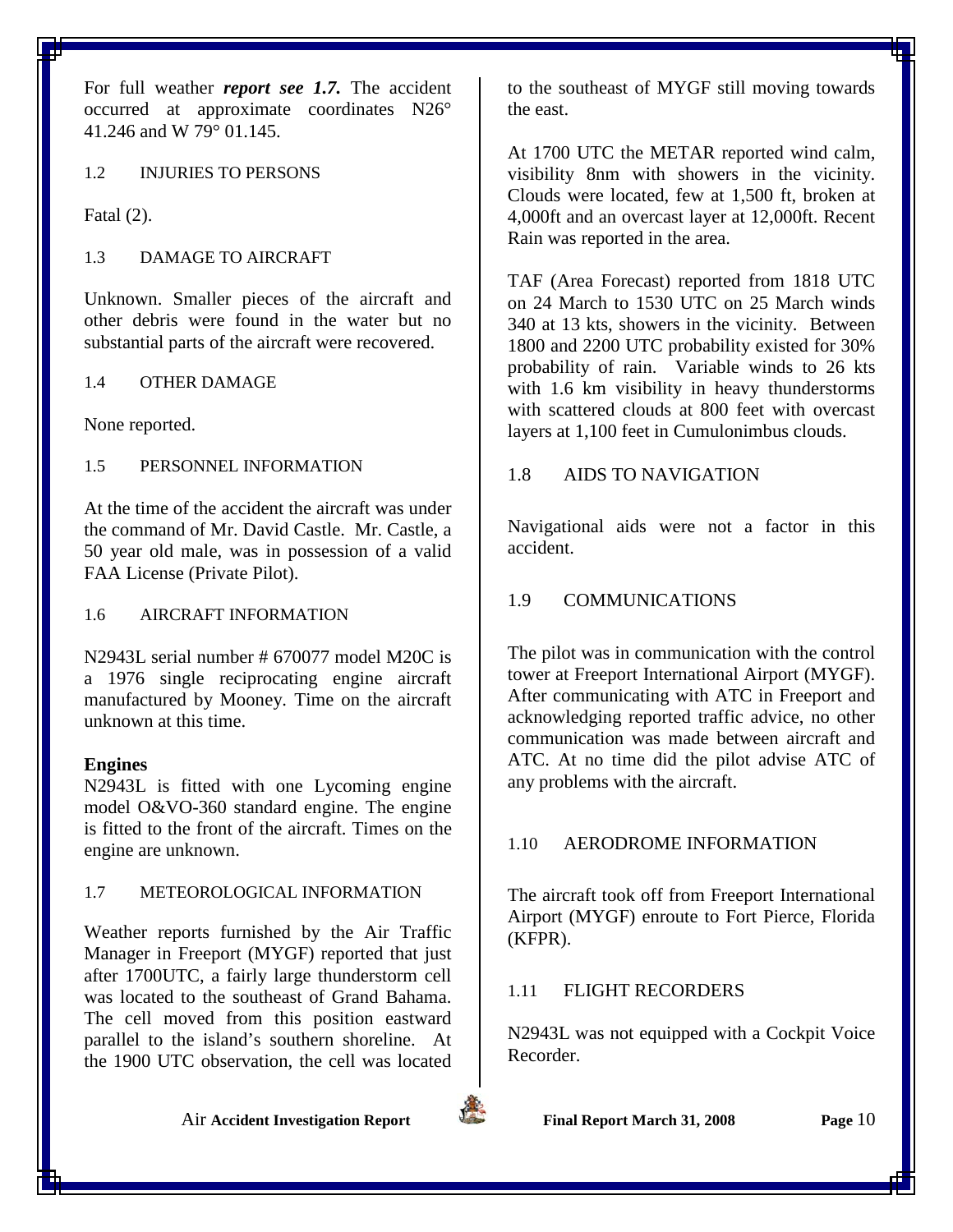#### <span id="page-10-0"></span>1.12 WRECKAGE AND IMPACT INFORMATION

Wreckage information not available. Eyewitness reports the aircraft broke up in flight and he saw pieces of the wing and other debris, however no substantial part of the aircraft was recovered.

#### <span id="page-10-1"></span>1.13 MEDICAL AND PATHOLOGICAL INFORMATION

The pilot and passenger were never recovered. However, pieces of flesh were recovered and determined to be human. Official report from the Medical Examiner is outstanding. No further information was available up to production of this report.

#### <span id="page-10-2"></span>1.14 FIRE

No determination could be made to establish whether on not there was a pre or post flight fire as the wreckage was never recovered.

#### <span id="page-10-3"></span>1.15 SURVIVAL ASPECTS

Not survivable.

#### 1.16 TESTS AND RESEARCH

No substantial portions of the aircraft were recovered enough to warrant further testing.

#### <span id="page-10-4"></span>1.17 ADDITIONAL INFORMATION

Not Applicable